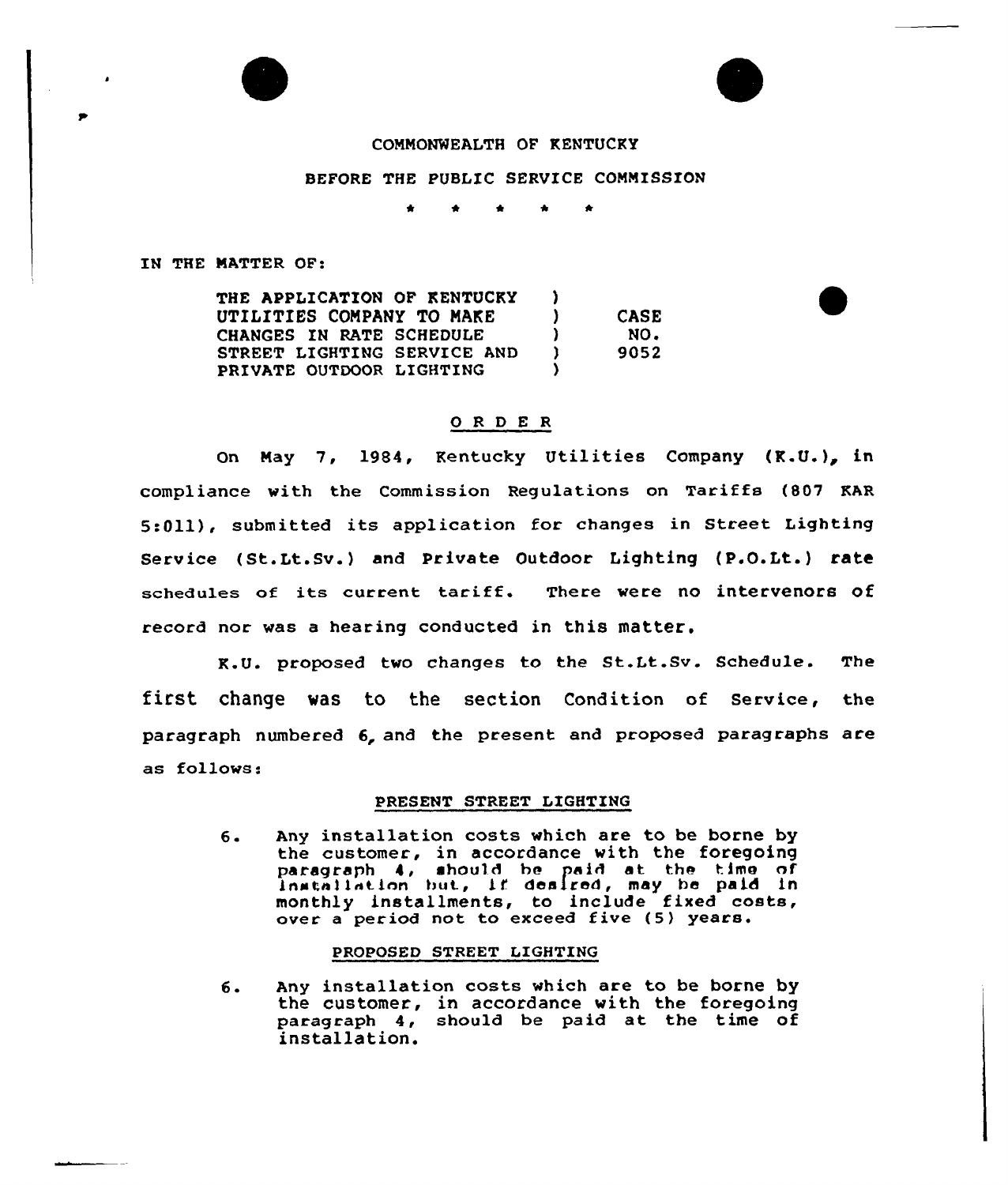

The second change to the St.Lt.Sv. Schedule vas to eliminate the rate for Fluorescent fixtures. The rate has been restricted to those fixtures in service on February 15, 1977, and K.U. no longer serves any customers under the fluorescent fixtures.

The proposed changes in the P.O.Lt. schedule are under the section titled "Rate" and the present rate and proposed rate are as follovs:

# PRESENT PRIVATE OUTDOOR LIGHTING

| Monthly<br>Charge | Approx.<br>Lumens | Type Light           | KW<br>Rating |
|-------------------|-------------------|----------------------|--------------|
| 57.91             | 8,600             | Mercury Vapor        | .214         |
| $S$ 9.60          | 22,000            | Mercury Vapor        | .468         |
| \$15.22           | 50,000            | High Pressure Sodium | .485         |

### PROPOSED PRIVATE OUTDOOR LIGHTING

| Monthly<br>Charge | Approx.<br>Lumens | Type Light           | <b>KW</b><br>Rating |
|-------------------|-------------------|----------------------|---------------------|
| \$7.90            | 7,000             | Mercury Vapor        | - 207               |
| \$9.60            | 20,000            | Mercury Vapor        | .453                |
| \$15.22           | 50,000            | High Pressure Sodium | -485                |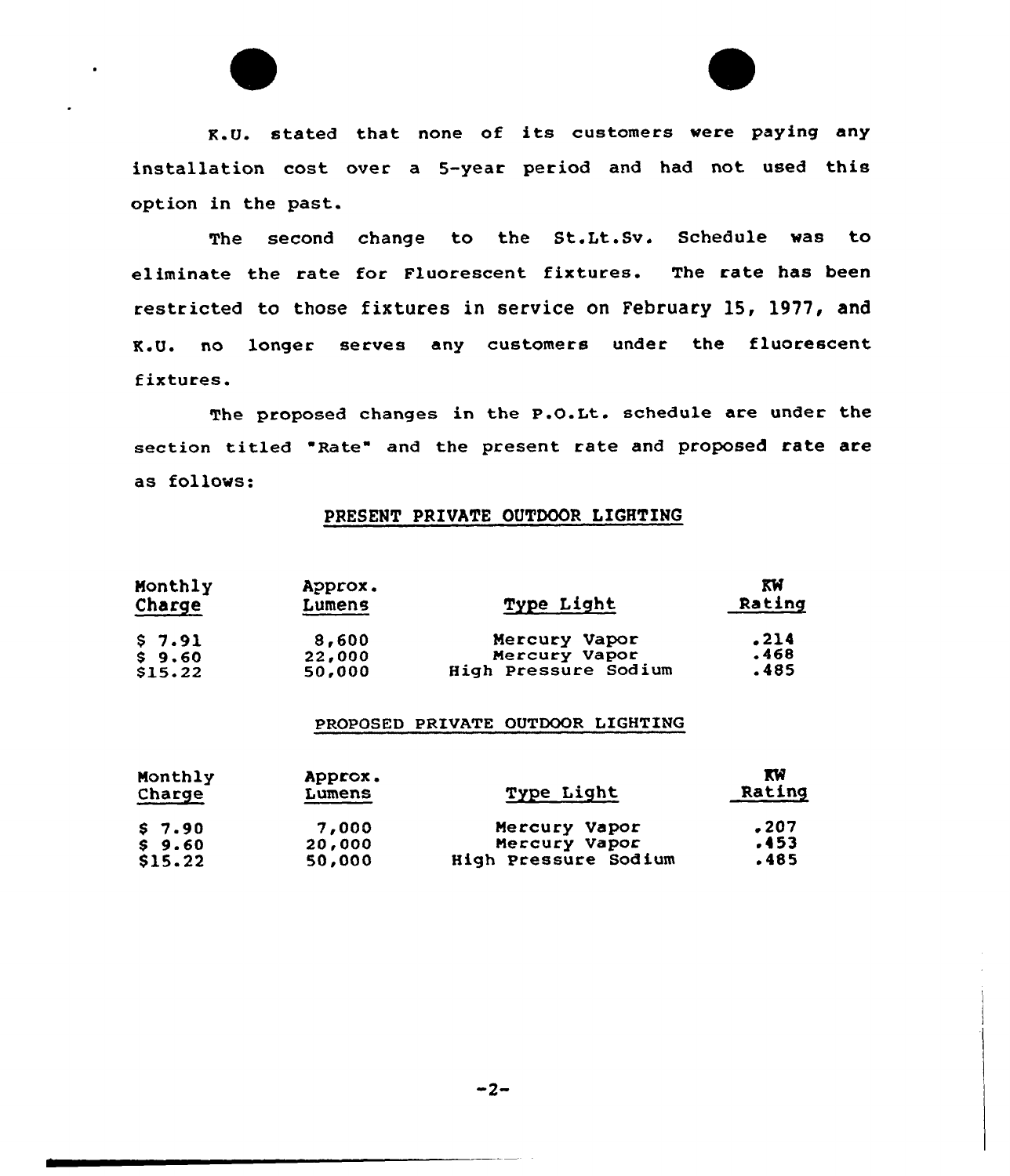The effeet of the proposed changes is a reduction in the rate of one cent in the change from 8,600 lumens to 7,000 lumens mercury vapor light, which is consistent with the current rate for the Customer Outdoor Lighting Schedule 7,000 lumens mercury vapor light. The change from present 8,600 and 22,000 lumens ratings to proposed 7,000 and 20,000 lumens would represent the average lumens, and the change would produce greater compatibility among the P.O.Lt., St.Lt.Sv. and Customer Outdoor Lighting schedules.

#### FINDINGS AND ORDERS

The Commission, after examining the evidence of record and being advised, is of the opinion and finds that the changes in the St.Lt.Sv. Schedule and the P.O.Lt. Schedule proposed by K.U. are fair, just and reasonable and should be approved.

IT IS THEREFORE ORDERED that the St.Lt.Sv. Schedule and the P.O.Lt. Schedule proposed by K.U. be and they hereby are approved for billings on and after June 1, 1984.

IT IS FURTHER ORDERED that K.U. shall file with this Commission, within <sup>30</sup> days of the date of this Order, its revised tariff sheets as proposed in its application and approved herein.

 $-3-$